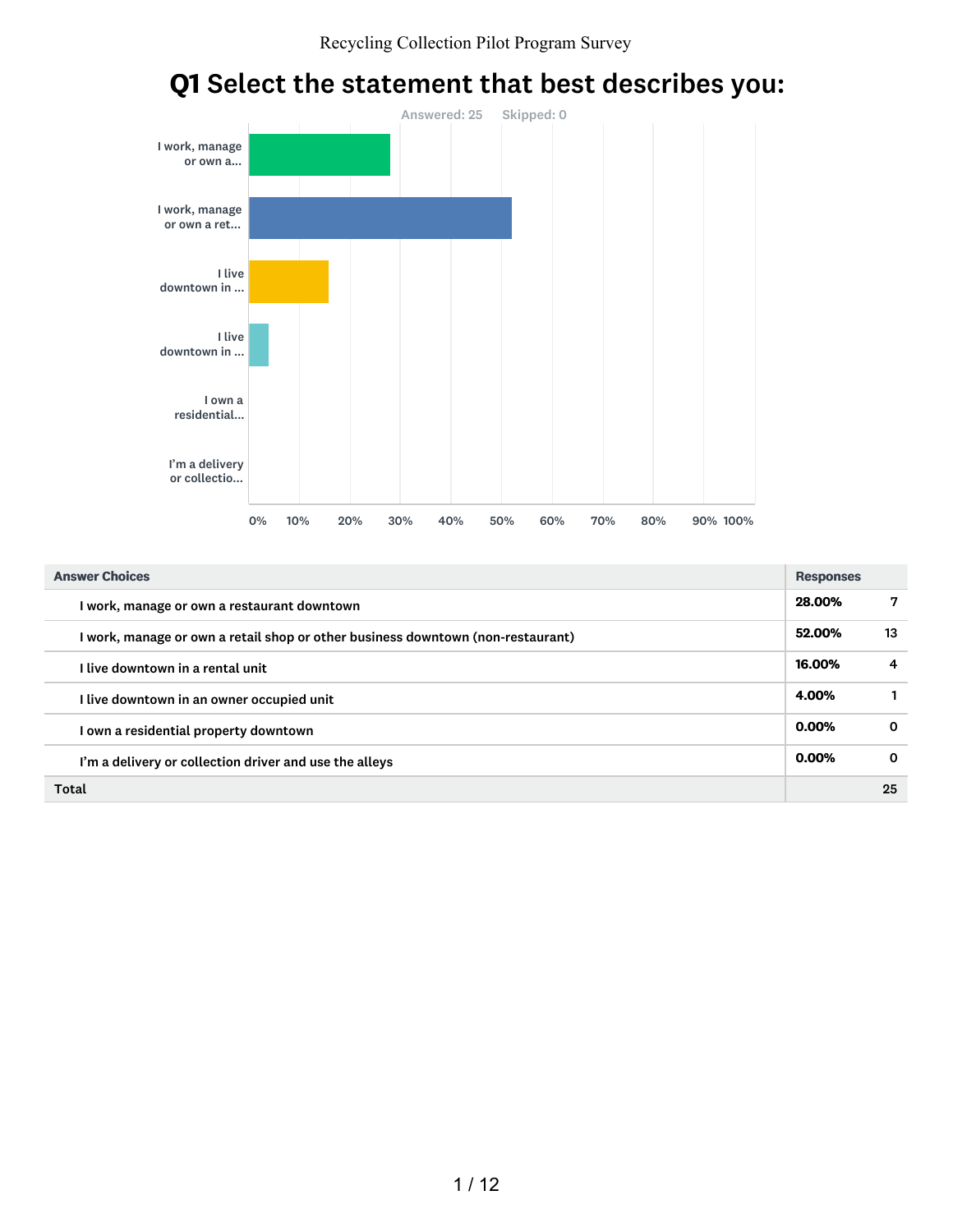### Q2 Which downtown Ann Arbor neighborhood do you live or work closest to:



| <b>Answer Choices</b>   | <b>Responses</b>      |
|-------------------------|-----------------------|
| Kerrytown               | 8.00%<br>$\mathbf{2}$ |
| <b>Main Street</b>      | 56.00%<br>14          |
| <b>State Street</b>     | 36.00%<br>9           |
| <b>South University</b> | 0.00%<br>$\mathbf{o}$ |
| Total                   | 25                    |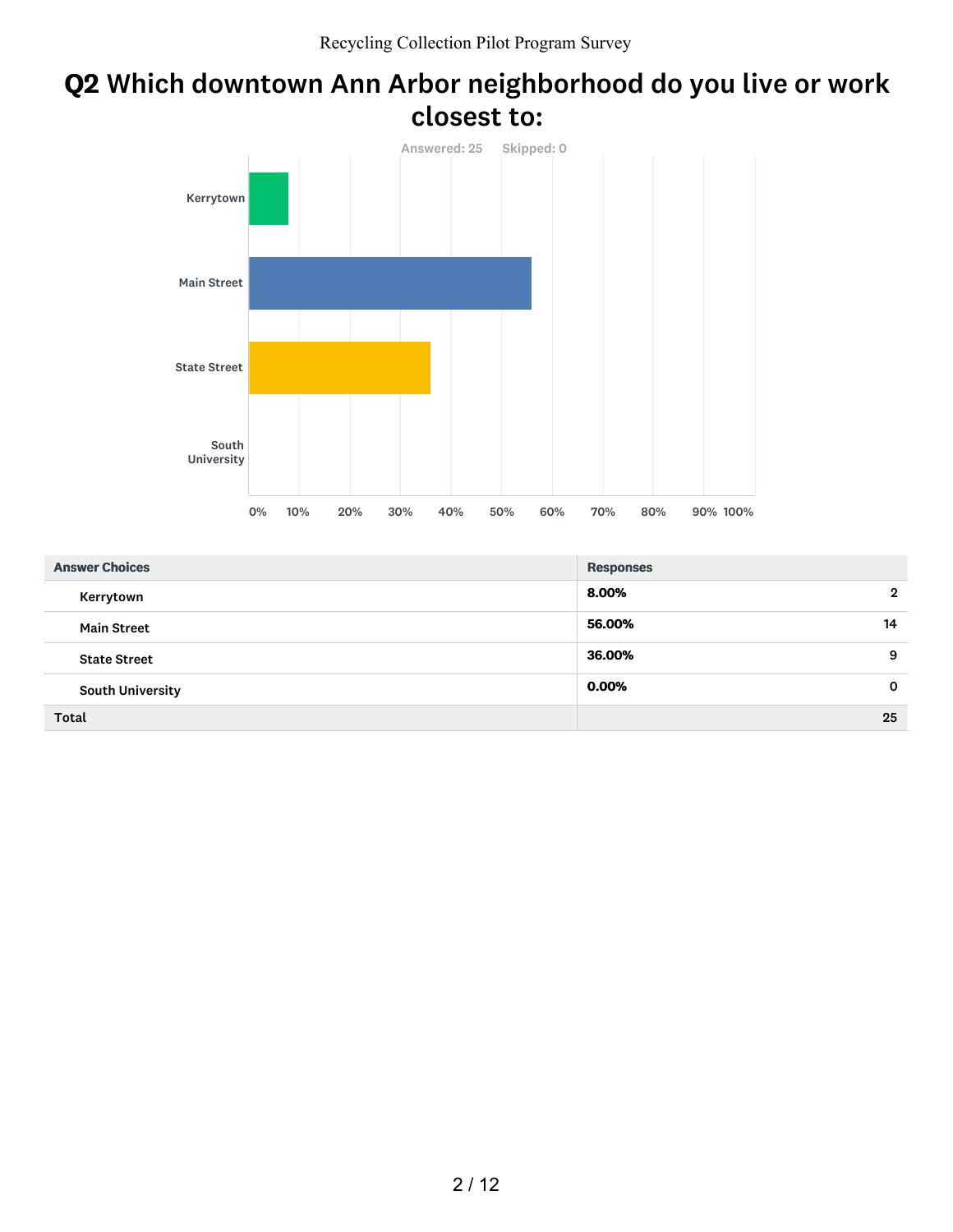# Q3 How satisfied are you with earlier recycling collection service?



| <b>Answer Choices</b> | <b>Responses</b>        |
|-----------------------|-------------------------|
| Very satisfied        | 25.00%<br>6             |
| <b>Satisfied</b>      | 20.83%<br>5             |
| Neutral               | 16.67%<br>4             |
| <b>Dissatisfied</b>   | 7<br>29.17%             |
| Very dissatisfied     | 8.33%<br>$\overline{2}$ |
| <b>Total</b>          | 24                      |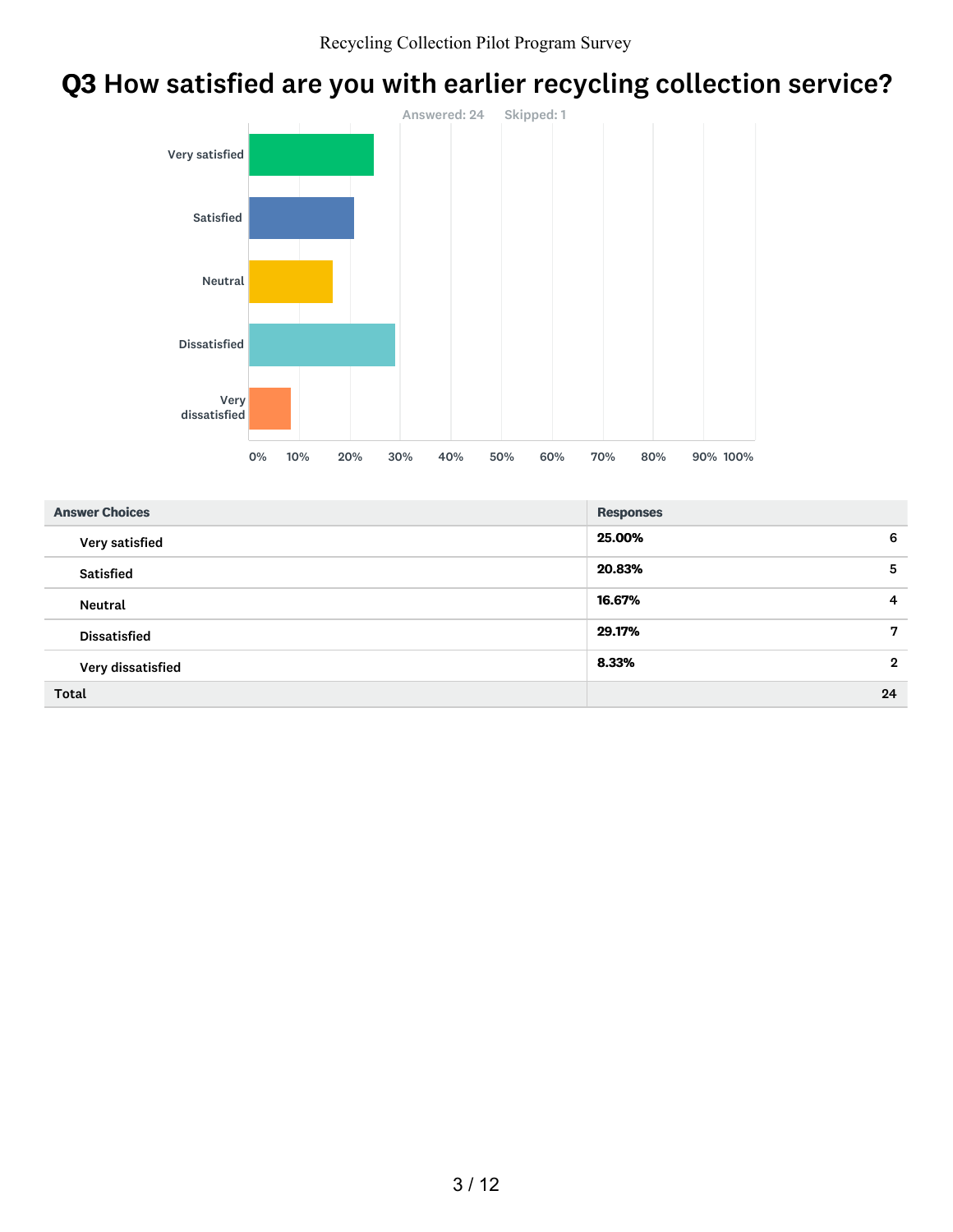### Q4 How satisfied are you with weekend recycling collection service?



| <b>Answer Choices</b> | <b>Responses</b> |
|-----------------------|------------------|
| Very satisfied        | 32.00%<br>8      |
| <b>Satisfied</b>      | 40.00%<br>10     |
| <b>Neutral</b>        | 12.00%<br>3      |
| <b>Dissatisfied</b>   | 12.00%<br>3      |
| Very dissatisfied     | 4.00%            |
| <b>Total</b>          | 25               |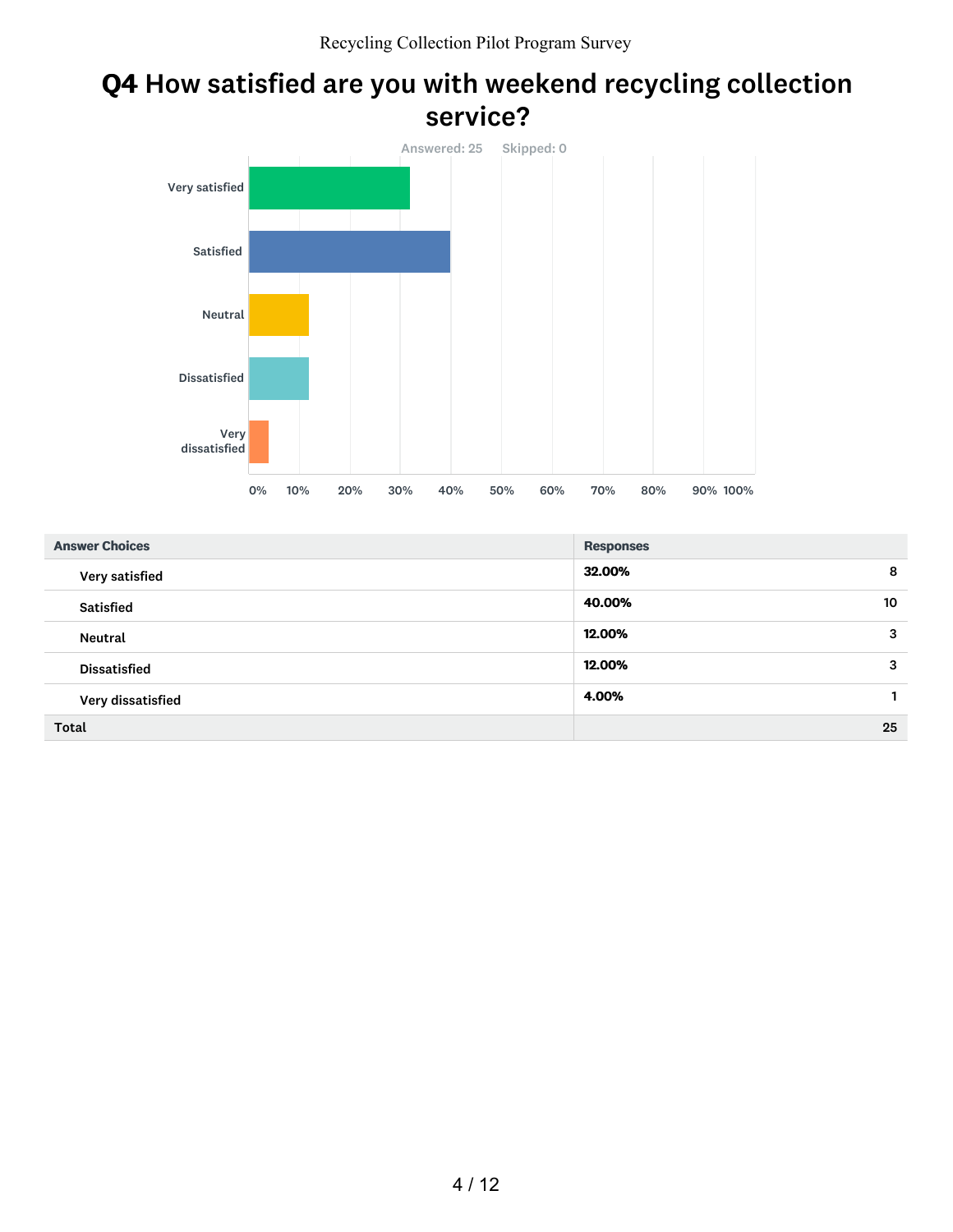### Q5 What improvements have you seen in your alley during the pilot program? (Check all that apply)



| <b>Answer Choices</b>                                                                   | <b>Responses</b> |             |
|-----------------------------------------------------------------------------------------|------------------|-------------|
| Improved cleanliness and appearance                                                     | 72.73%           | 16          |
| Improved odor                                                                           | 50.00%           | 11          |
| Increased feeling of safety                                                             | 9.09%            | $\mathbf 2$ |
| Easier access for delivery and service vehicles                                         | 22.73%           | 5           |
| Fewer missed pick-ups                                                                   | 50.00%           | 11          |
| Employees more easily able to complete work tasks (i.e. place recyclables in container) | 36.36%           | -8          |
| <b>Total Respondents: 22</b>                                                            |                  |             |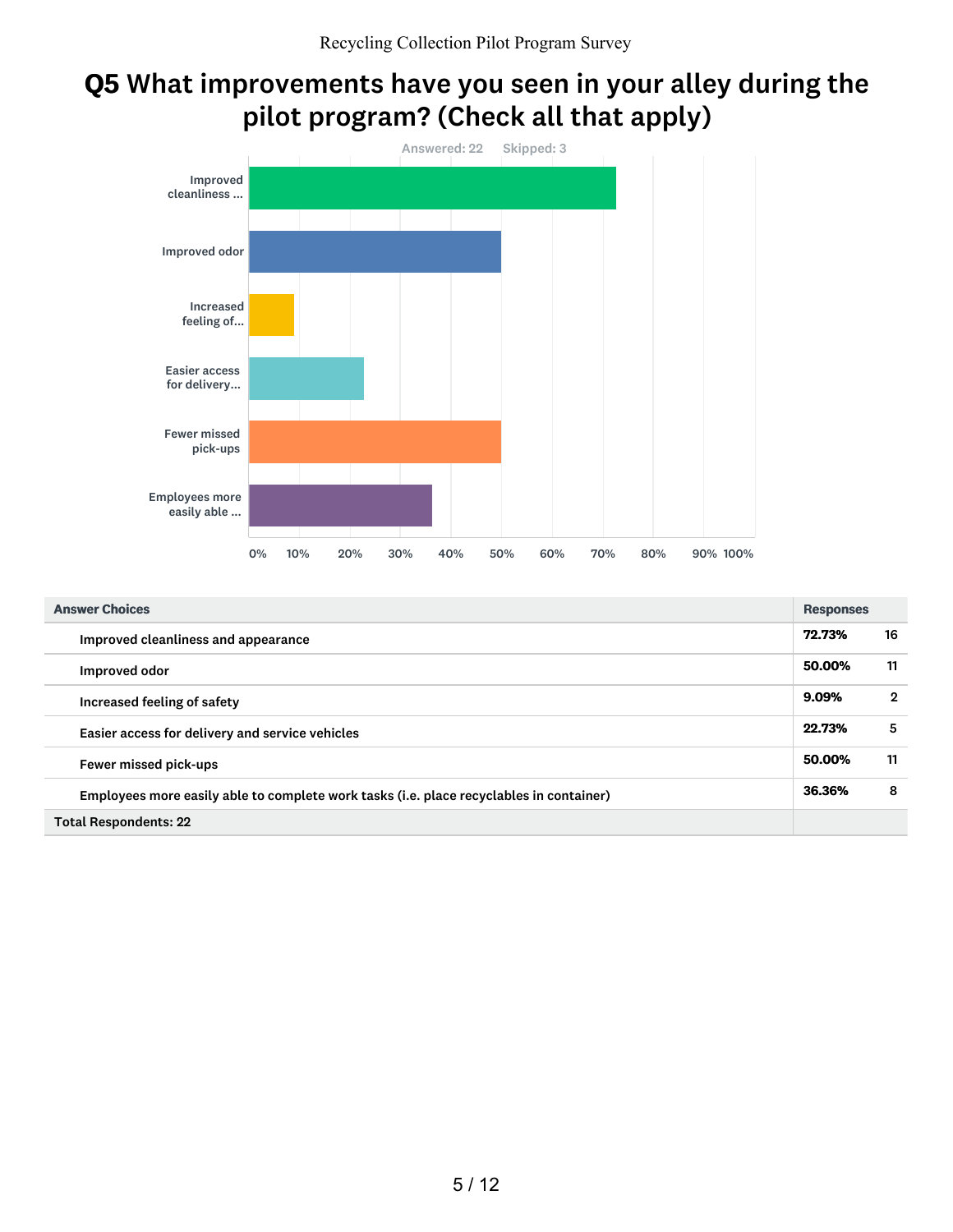## Q6 What change to recycle collection do you believe has improved operations in your alley the most? (pick one)



| <b>Answer Choices</b>                                   | <b>Responses</b> |                |
|---------------------------------------------------------|------------------|----------------|
| <b>Early collection</b>                                 | 4.00%            |                |
| Weekend service                                         | 16.00%           | $\overline{a}$ |
| Early collection and weekend service are both necessary | 56.00%           | 14             |
| Operations in my alley have not improved                | 8.00%            | $\overline{2}$ |
| <b>Undecided</b>                                        | 8.00%            | $\overline{2}$ |
| Why (please specify)                                    | 8.00%            | $\overline{2}$ |
| Total                                                   |                  | 25             |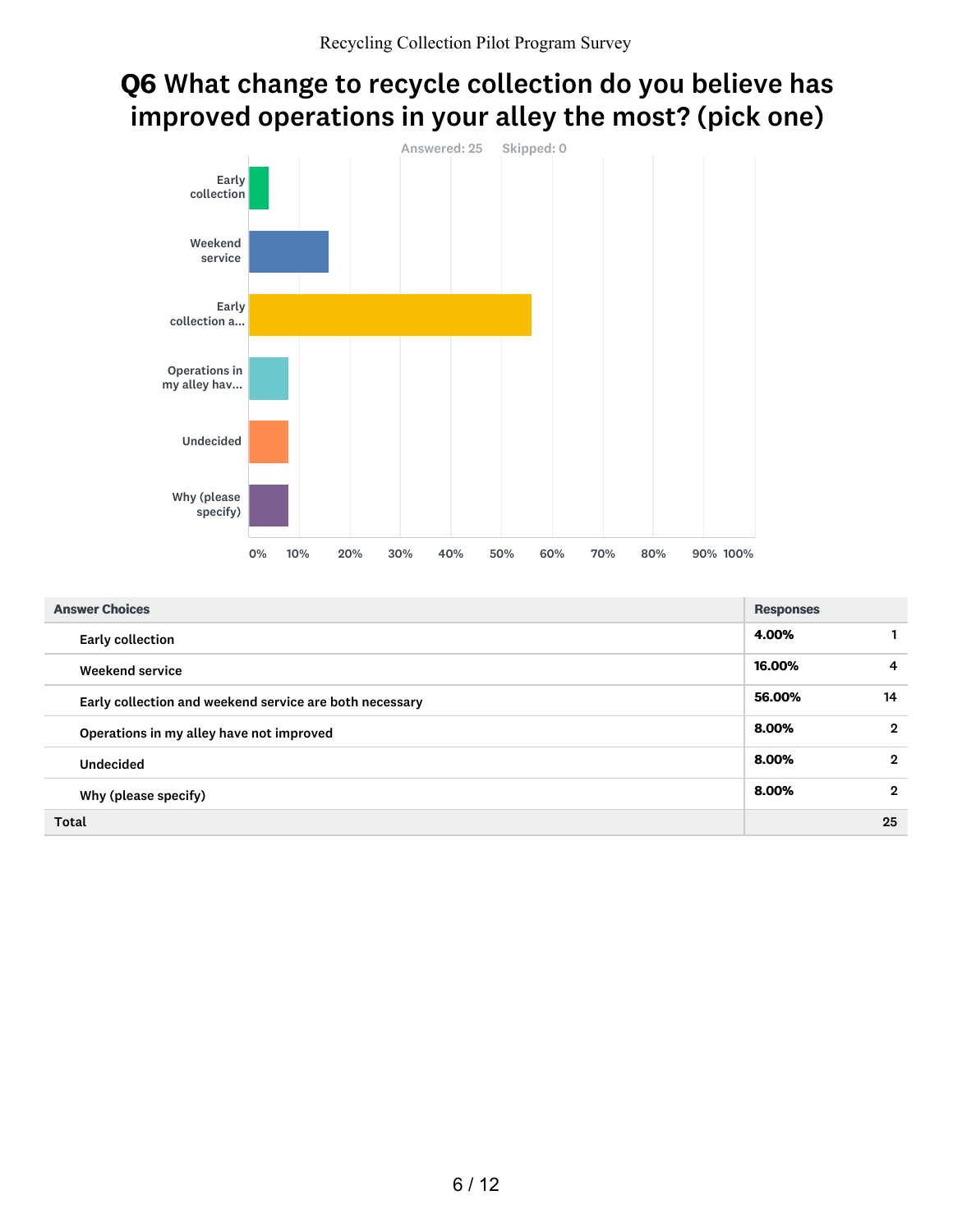### Q7 Did the pilot program have any negative impact?

Answered: 13 Skipped: 12

Response 1- No

Response 2- Recycle was missed because of early pickup times as our trashcans are not located near the street and we depend on a cleaning service member to push the bins towards the curve. Response 3- None from my perspective Response 4- No Response 5- No Response 6- No Response 7- Noise Response 8- Noise! Response 9- No Response 10- 4 circular bins were removed from our alley in the 300 block of main street that resulted in a loss of total capacity Response 11- No Response 12- No **COMPION ENDERT SERVIORS:**<br>
Response 1- No<br>
Response 2- Recycle was missed because of early pickup times as our trate<br>
mear the street and we depend on a cleaning service member to push the b<br>
Response 4- No<br>
Response 5- N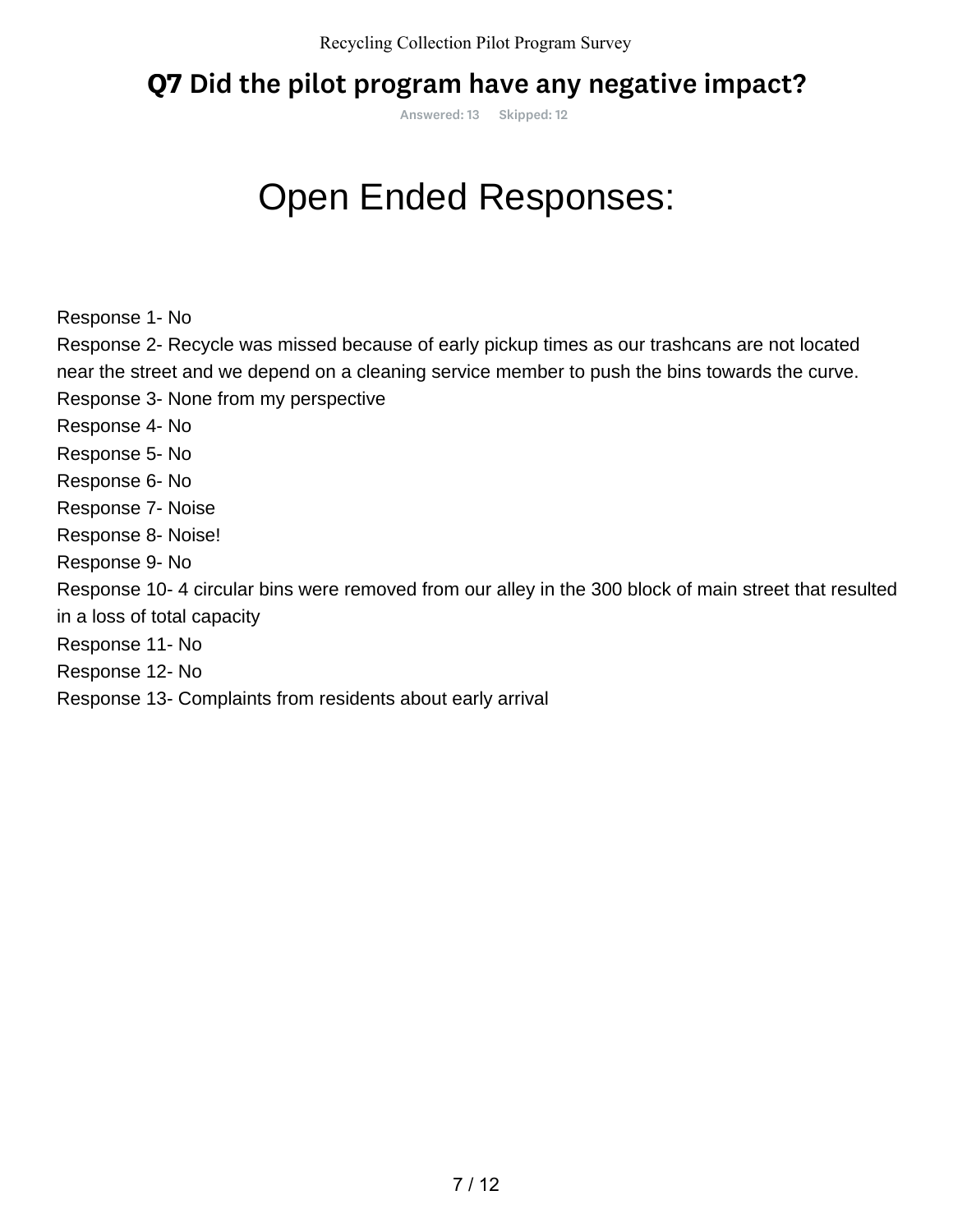### Q8 Have you received any complaints about early collection and/or weekend collection from tenants, residents or business patrons?



| <b>Answer Choices</b>                                                                          | <b>Responses</b> |              |
|------------------------------------------------------------------------------------------------|------------------|--------------|
| No                                                                                             | 76.00%           | 19           |
| Yes                                                                                            | 4.00%            | 1.           |
| Not applicable                                                                                 | 12.00%           | 3            |
| If yes, please describe the nature of complaints received and volume or frequency of concerns: | 8.00%            | $\mathbf{2}$ |
| Total                                                                                          |                  | 25           |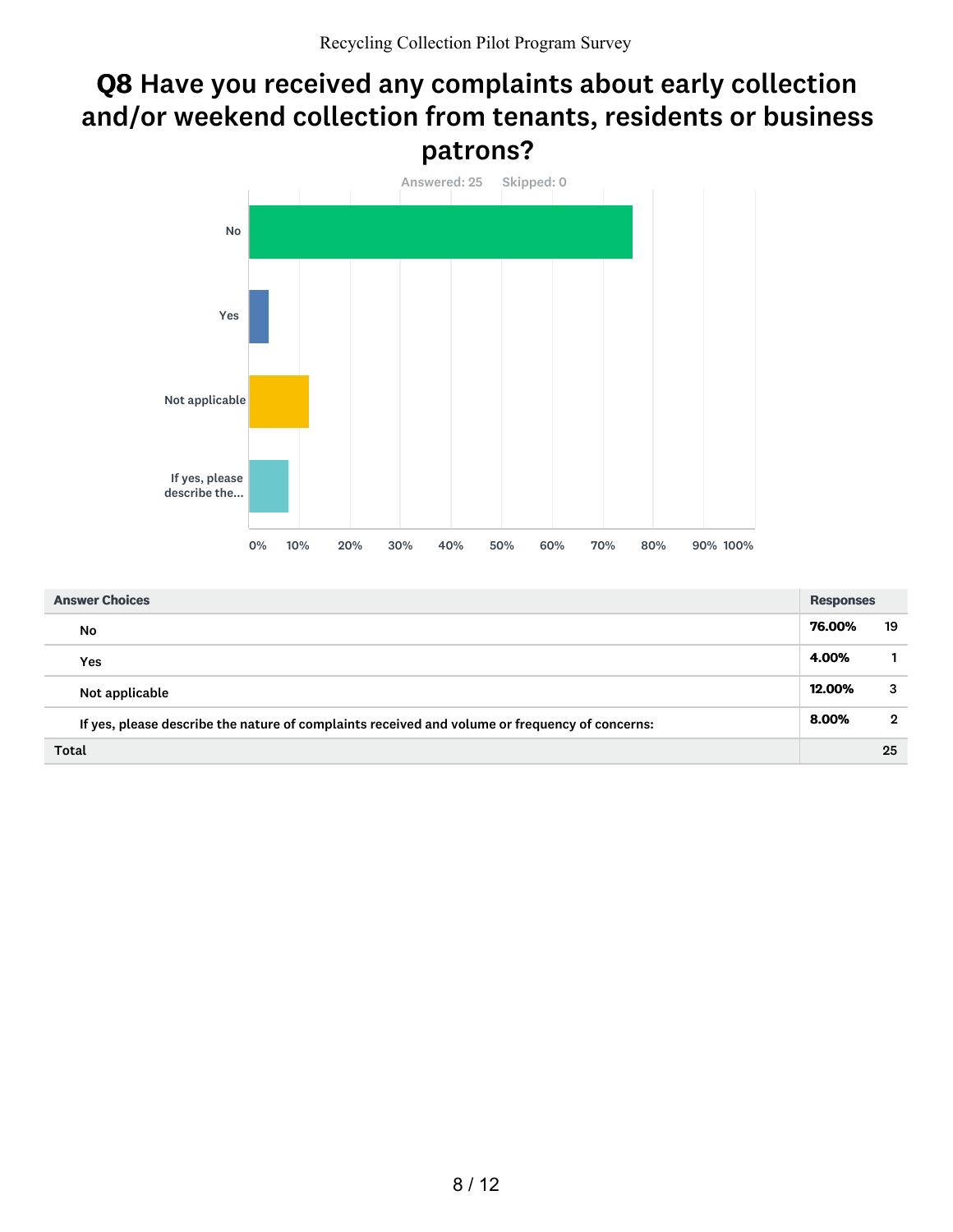### Q9 In your opinion, does the value of earlier collection and/or weekend collection outweigh the disruption or inconvenience it may cause (e.g. noise, earlier deadline to place materials out for collection)?



| <b>Answer Choices</b> | <b>Responses</b> |
|-----------------------|------------------|
| Yes                   | 16<br>64.00%     |
| No                    | 20.00%<br>5      |
| <b>Undecided</b>      | 12.00%<br>3      |
| <b>Comments:</b>      | 4.00%            |
| <b>Total</b>          | 25               |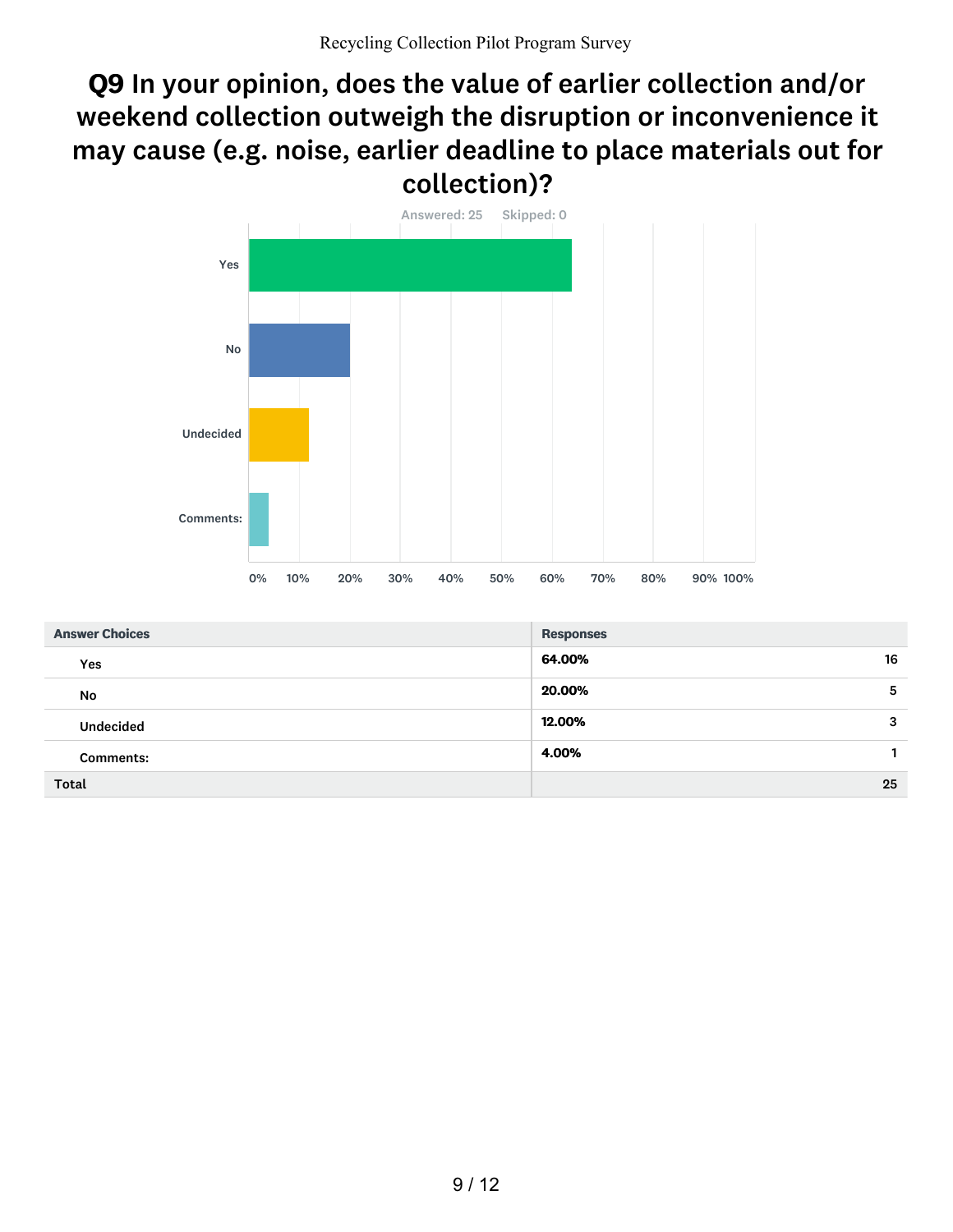## Q10 If early day collection were implemented in downtown Ann Arbor which window(s) would you support? (check all that apply)



| <b>Answer Choices</b>        | <b>Responses</b>  |
|------------------------------|-------------------|
| $3 - 5$ a.m.                 | 45.83%<br>11      |
| 4-6 a.m.                     | 50.00%<br>$12 \,$ |
| $5 - 7$ a.m.                 | 41.67%<br>10      |
| $6 - 8$ a.m.                 | 41.67%<br>10      |
| <b>Total Respondents: 24</b> |                   |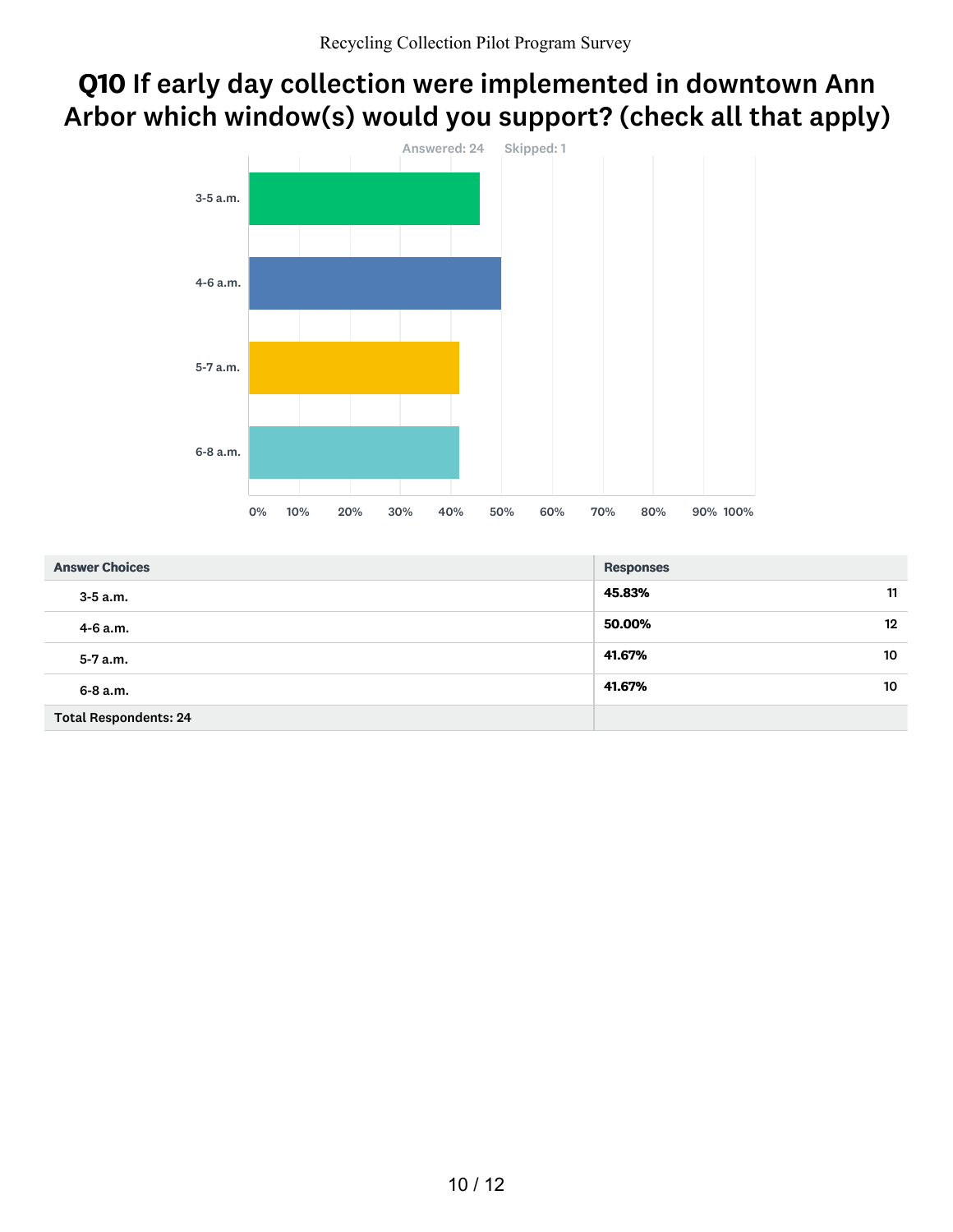### Q11 Which days would you support collection taking place in Downtown Ann Arbor: (check all that apply)



| <b>Answer Choices</b>        | <b>Responses</b> |
|------------------------------|------------------|
| Monday-Friday                | 100.00%<br>25    |
| Saturday                     | 17<br>68.00%     |
| Sunday                       | 56.00%<br>14     |
| <b>Total Respondents: 25</b> |                  |

### 11 / 12